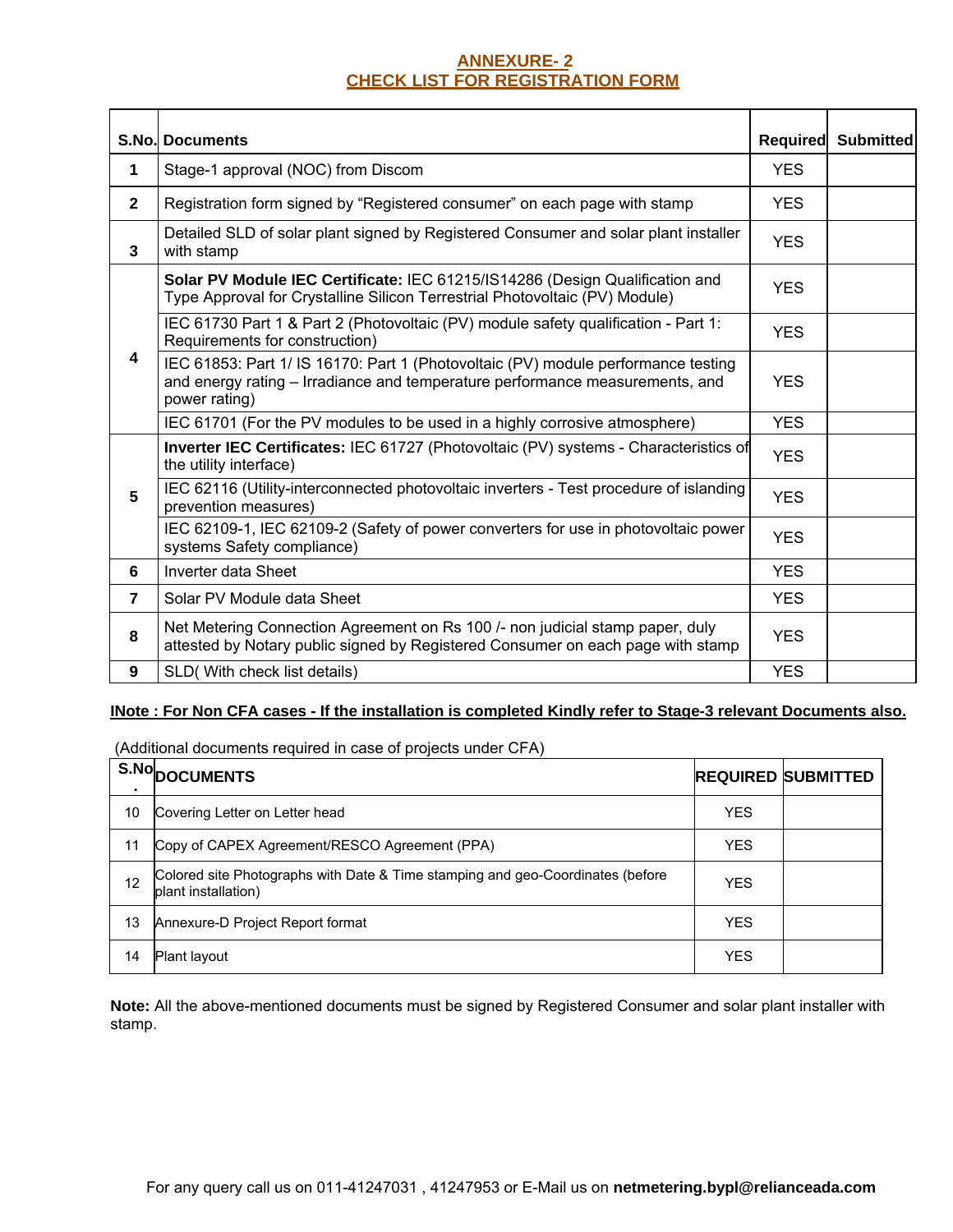# **Application for Registration of the Scheme for Renewable Energy System**

To, The Nodal Officer Net Metering- Clean & Sustainable Technology Corporate Annex, BSES Yamuna Power Ltd. CBD-III Grid Karkar Dooma, Opp Unity One mall, Delhi -110032



I intend to register for the scheme for Renewable Energy System, in compliance of Delhi Electricity Regulatory Commission (Net Metering for Renewable Energy) Regulations, 2014.

|   | Name of Registered Consumer                 |  |                        |                                                    |
|---|---------------------------------------------|--|------------------------|----------------------------------------------------|
| 2 | Address of Registered Consumer              |  |                        |                                                    |
| 3 | CA No                                       |  |                        | Sanctioned load as per latest Electricity<br>Bill  |
| 4 | Net-metering application no                 |  | NM-                    | Supply voltage (230,<br>415, 11, 33, 66 KV)        |
| 5 | Mobile No of consumer                       |  |                        | Mobile No of Installer                             |
| 6 | E-Mail ID of consumer (In Capital letters)  |  |                        |                                                    |
| 7 | E-Mail ID of installer (In Capital letters) |  |                        |                                                    |
| 8 | Renewable Energy<br>Source type             |  | (solar / wind / other) | Capacity of Renewable Energy System                |
| 9 | Name of solar plant<br>Installer            |  |                        | Proposed date of completion<br>of the installation |

I …………………..……………… (Name of Consumer) undertake that ownership of the roof/land where solar PV system is installed is with me. I shall comply with the terms and condition of Model Connection Agreement. I agree to pay the Registration charges (details as provided below) as stipulated under Delhi Electricity Regulatory Commission (Net Metering for Renewable Energy) Regulations, 2014 once this application for registration is approved. Also, I agree to pay registration charges & all other applicable charges raised by the DISCOM through my electricity bill.

| Sr.No. | Capacity (KWp)  | <b>Charges (Rs)</b> | Please tick any one as per your plant capacity |
|--------|-----------------|---------------------|------------------------------------------------|
|        | to ≤ 10         | $1000/-$            |                                                |
|        | >10 to ≤ 50     | $3000/-$            |                                                |
|        | $> 50$ to ≤ 100 | $6000/-$            |                                                |
|        | >100 to ≤ 300   | $9000/-$            |                                                |
| 5      | >300 to ≤ 500   | 12000/-             |                                                |
| 6      | >500            | 15000/-             |                                                |

**Enclosure: Documents as per "Checklist of Registration form" (annexure -II)**  Place: Date:

**Signature of Registered Consumer**

# **For Office Use Only**

| <b>Registration Number:</b> | <b>Registration Date:</b> |  |
|-----------------------------|---------------------------|--|

For any query call us on 011-41247031 , 41247953 or E-Mail us on **netmetering.bypl@relianceada.com**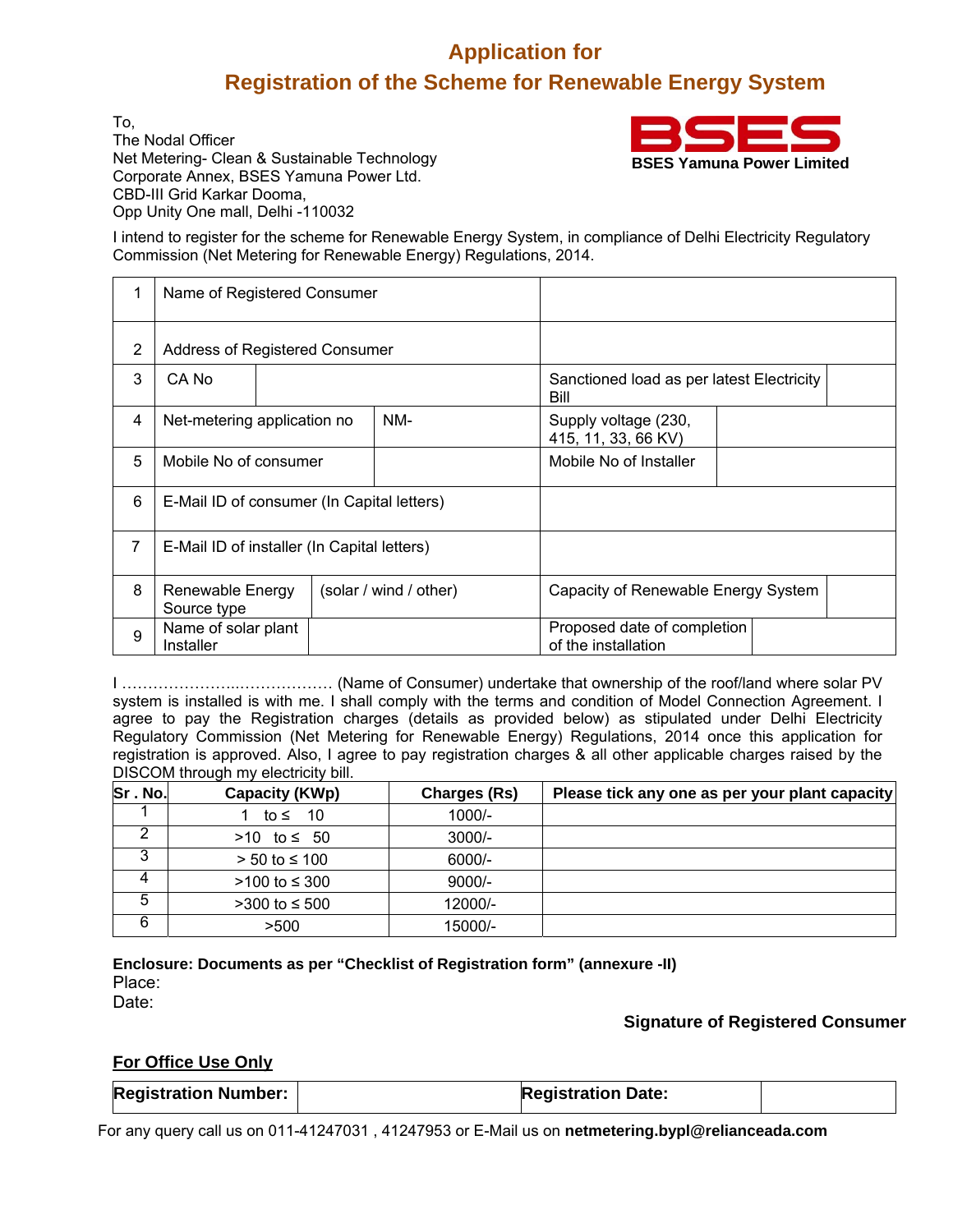**Stamp Paper Certificate No:………………………………………………………………** 

# **(On Rs.100/- non judicial stamp paper, duly attested by Notary public) Net Metering Model Connection Agreement For Renewable Energy**

| This Agreement is made and entered into at New Delhion date                                     |                       | between the |
|-------------------------------------------------------------------------------------------------|-----------------------|-------------|
| Registered consumer name                                                                        | CA no: ______________ | - &         |
| applied solar capacity______(in KW) residing at ________________________________                |                       |             |
| as first party and <b>BSES Yamuna Power Ltd.</b> (herein after called as Discom) and having its |                       |             |
| registered office at Shakti Kiran Bldg, Karkardooma Delhi, 110032 as second party of the        |                       |             |
| agreement.                                                                                      |                       |             |

# **1. Eligibility**

1.1 Eligible consumer is required to be aware, in advance, of the standards and conditions his system has to meet for being integrated into grid/distribution system.

1.2 Eligible consumer agrees that connection of Photovoltaic system to Discom's distribution system shall be bound by requirements of state Distribution Code and/or Discom's conditions of service and Delhi Electricity Regulatory Commission (Net Metering for Renewable Energy) Regulations, 2014. The grid shall continue to perform with specified reliability, security and quality as per the Central Electricity Authority (Grid Standard) Regulations 2010 as amended from time to time.

#### **2. Technical and Interconnection Requirements**

2.1 Eligible consumer agrees that he has installed or will install, prior to connection of Photovoltaic system to Discom's distribution system, an isolation device (both automatic and inbuilt within inverter and external manual relays) and agrees for the Discom to have access to and operation of this, if required, for repair and maintenance of the distribution system.

2.2 Eligible consumer agrees that in case of a power outage on Discom's system, photovoltaic system will shut down, unless special transfer and isolating capabilities have been installed on photovoltaic system.

2.3 Technical specification of net meter and renewable energy meter should be in compliance to Discom.

2.4 All the equipment connected to distribution system must be complaint with relevant International (IEEE/IEC) or Indian standards (BIS) and installations of electrical equipment must comply with Indian Electricity rules, 1956 and Central Electricity.

2.5 Eligible consumer agrees that Discom will specify the interface/inter-connection point and metering point.

2.6 Eligible consumer agrees to adhere to following power quality measures as per International or Indian standards and/or other such measures provided by Commission / Discom.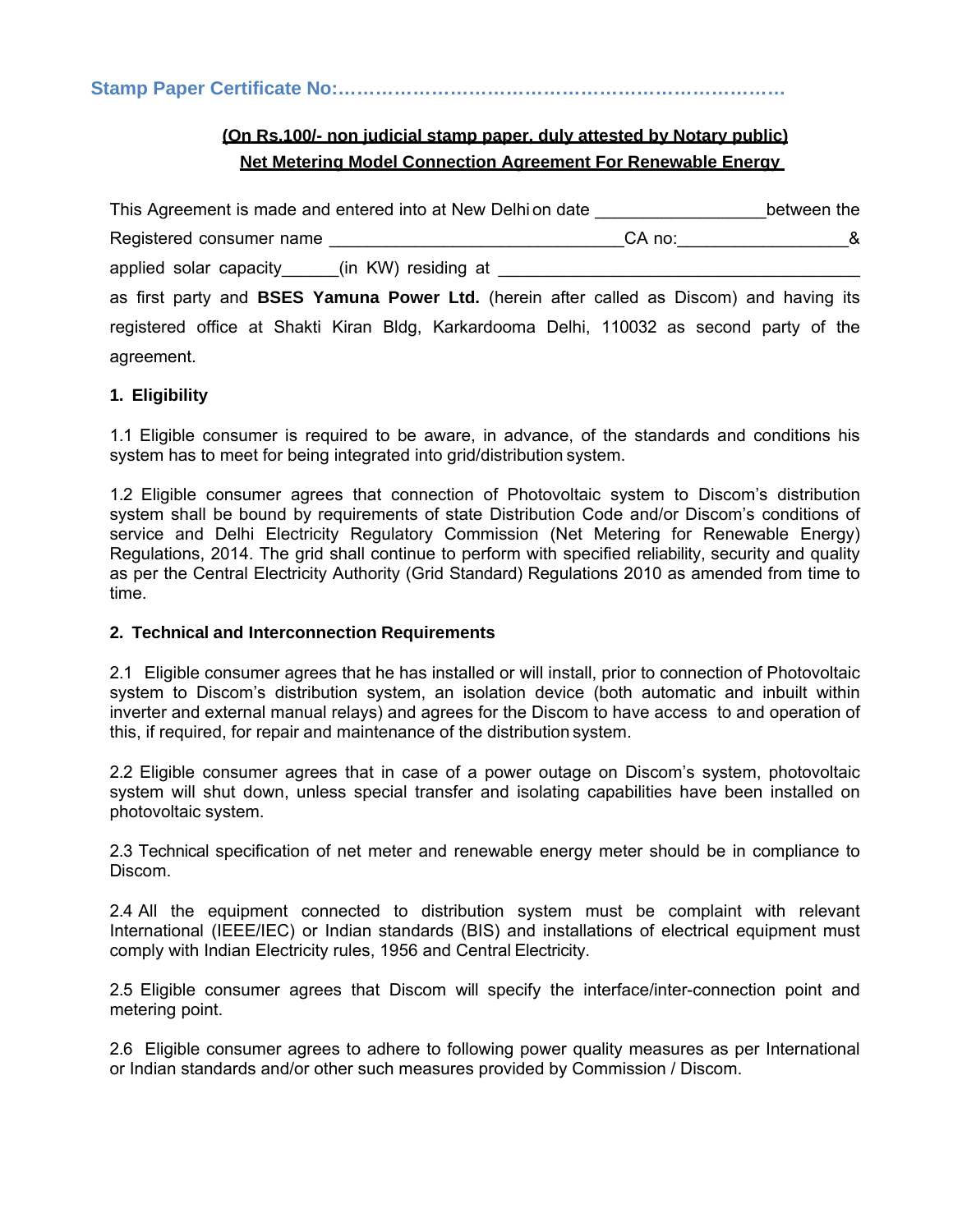A. Harmonic current: Harmonic current injections from a generating station shall not exceed the limits specified in IEEE 519.

B. Synchronization: Photovoltaic system must be equipped with a grid frequency synchronization device.

C. Voltage: The voltage-operating window should minimize nuisance tripping and should be under operating range of 80% to 110% of the nominal connected voltage. Beyond a clearing time of 2 seconds, the Photovoltaic system must isolate itself from the grid.

D. Flicker: Operation of Photovoltaic system shouldn't cause voltage flicker in excess of the limits stated in the relevant sections of IEC standards or other equivalent Indian standards, if any.

E. Frequency: When the Distribution system frequency deviates outside the specified conditions (50.5 Hz on upper side and 47.5 Hz on lower side), the Photovoltaic system shouldn't energize the grid and should shift to island mode.

F. DC Injection: Photovoltaic system should not inject DC power more than 0.5% of full rated output at the interconnection point or 1% of rated inverter output current into distribution system under any operating conditions.

G. Power Factor: While the output of the inverter is greater than 50%, a lagging power factor of greater than 0.9 should operate.

H. Islanding and Disconnection: The Photovoltaic system in the event of voltage or frequency variations must island/disconnect itself within IEC standard on stipulated Period.

I. Overload and Overheat: The inverter should have the facility to automatically switch off in case of overload or overheating and should restart when normal conditions are restored.

J. Paralleling device: Paralleling device of Photovoltaic system shall be capable of withstanding 220% of the nominal voltage at the interconnection point.

2.7 Eligible consumer agrees to furnish all the data such as voltage, frequency, and breaker, isolator position in his system, as and when required by the Discom. He may also try to provide facilities for online transfer of the real time operational data.

#### **3. Safety**

3.1 Eligible consumer shall comply with the Central Electricity Authority (Measures Relating to Safety and Electricity Supply) Regulations 2010.

3.2 Eligible consumer agrees that the design, installation, maintenance and operation of the photovoltaic system are performed in a manner conducive to the safety of the photovoltaic system as well as the Discom's distribution system.

3.3 Due to Discom's obligation to maintain a safe and reliable distribution system, eligible consumer agrees that if it is determined by Discom that eligible consumer's photovoltaic system either causes damage to and/or produces adverse effects affecting other distribution systems' consumers or Discom's assets, eligible consumer will have to disconnect photovoltaic system immediately from the distribution system upon direction from the Discom and correct the problem at his own expense prior to a reconnection.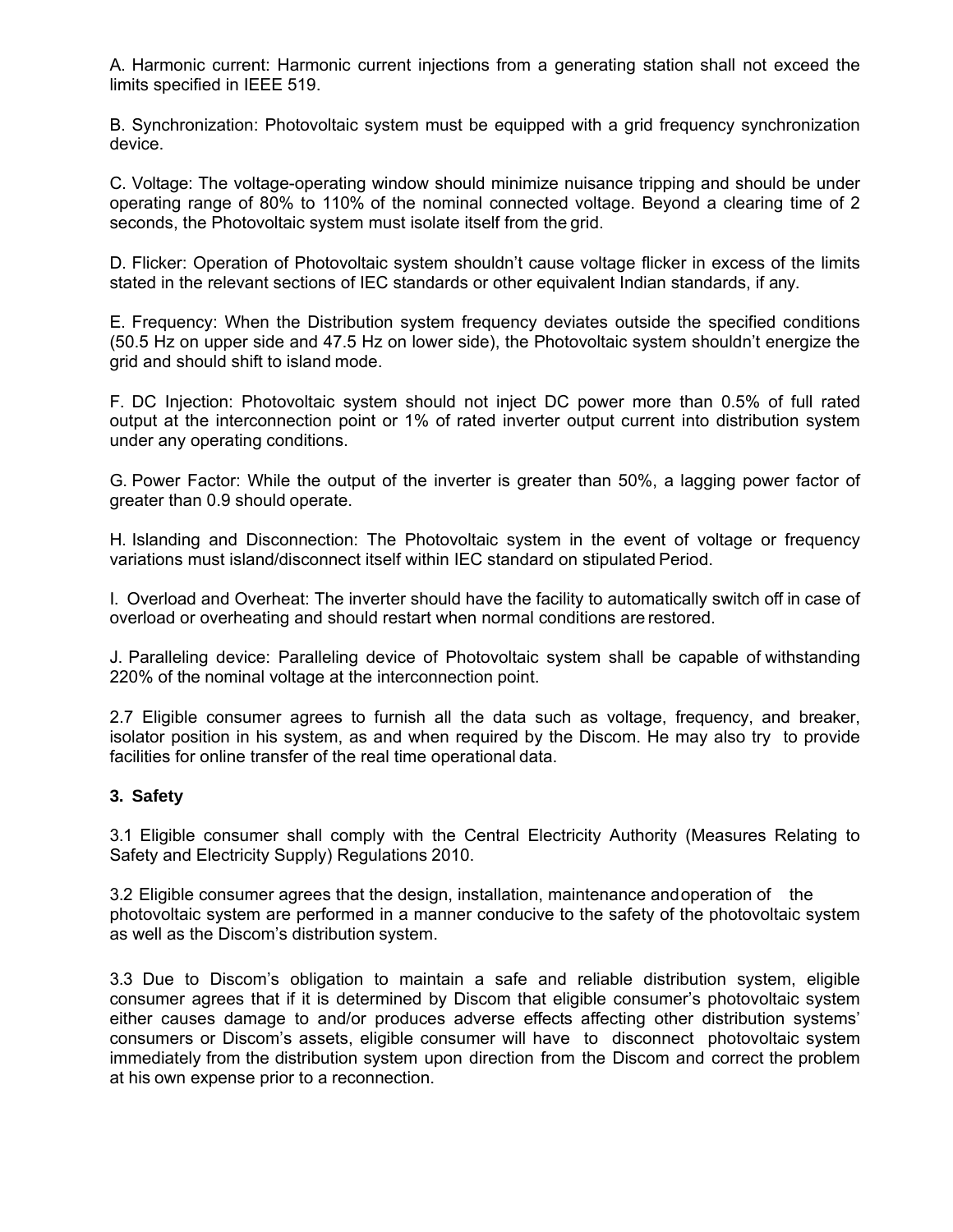# **4. Clearances and Approvals**

4.1 The eligible consumer agrees to attain all the necessary approvals and clearances (environmental and grid connected related) before connecting the photovoltaic system to the distribution system.

### **5. Access and Disconnection**

5.1 Discom shall have access to metering equipment and disconnecting means of photovoltaic system, both automatic and manual, at all times.

5.2 In emergency or outage situation, where there is no access to a disconnecting means, both automatic and manual, such as a switch or breaker, Discom may disconnect service to the premise.

#### **6. Liabilities**

6.1 Eligible consumer and Discom will indemnify each other for damages or adverse effects from either party's negligence or intentional misconduct in the connection and operation of photovoltaic system or Discom's distribution system.

6.2 Discom and eligible consumer will not be liable to each other for any loss of profits or revenues, business interruption losses, loss of contract or loss of goodwill, or for indirect, consequential, incidental or special damages, including, but not limited to, punitive or exemplary damages, whether any of the said liability, loss or damages arise in contract, or otherwise.

6.3 Discom shall not be liable for delivery or realization by eligible consumer for any fiscal or other incentive provided by the central government.

## **7. Commercial Settlement**

7.1 All the commercial settlement under this agreement shall follow the Net metering regulations of Delhi Electricity Regulatory Commission (Net Metering for Renewable Energy) Regulations, 2014.

#### **8. Conditions for System Connectivity**

8.1 The parties shall abide by the Central Electricity Regulatory Commission Regulations in respect of procedure of grant of Connectivity. The consumer shall submit the following documents to discom for the grant of connectivity:

- $\checkmark$  Synchronization Circuit Details
- $\checkmark$  Safety Report
- $\checkmark$  Protection Circuit Details
- $\checkmark$  Test Certificates of System
- $\checkmark$  Schematic diagram of Renewable Energy system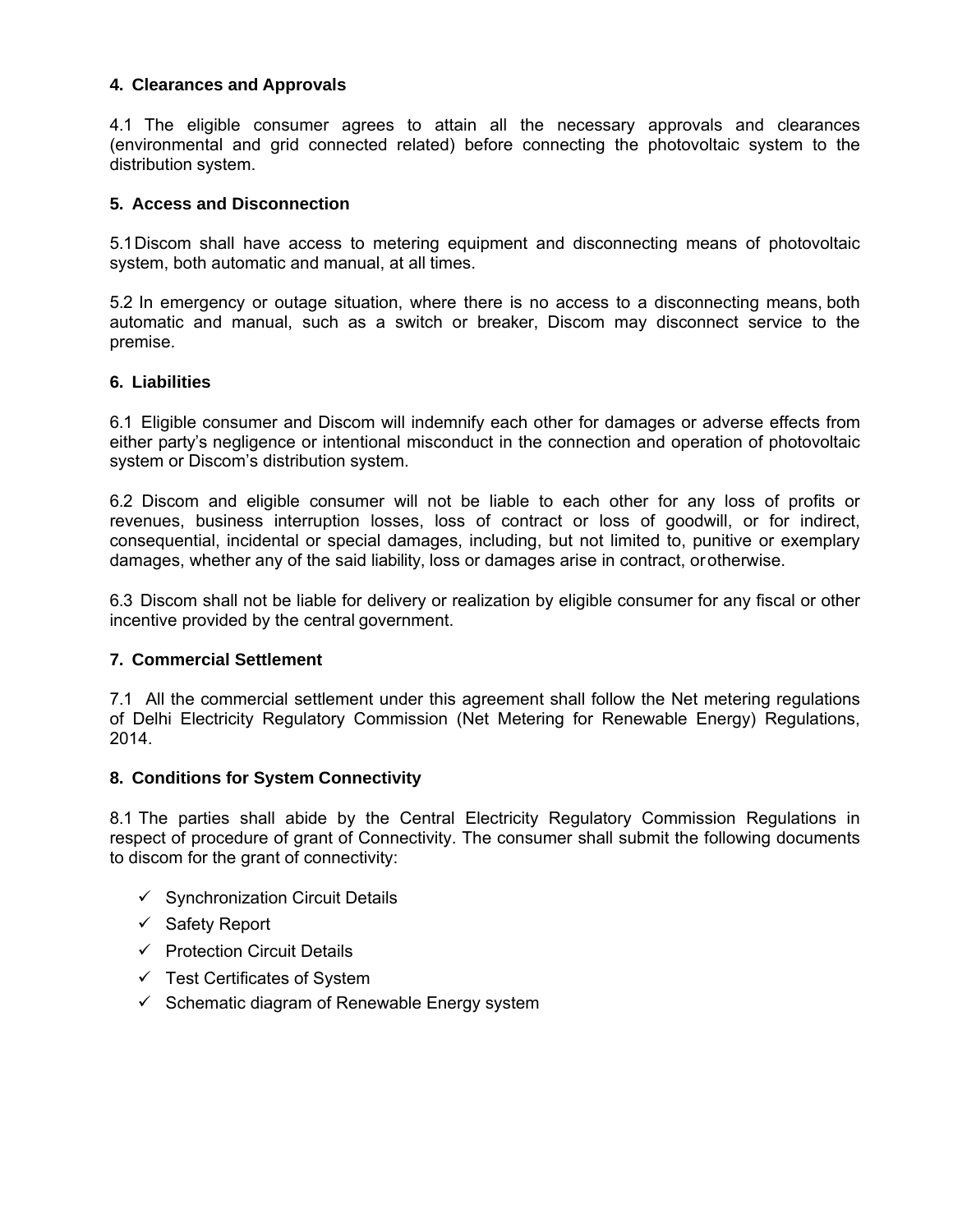# **9. Connection Costs**

9.1 The eligible consumer shall bear all costs related to setting up of photo-voltaic system including metering and interconnection costs as per estimate by BYPL. The eligible consumer agrees to pay the actual cost of modifications and upgrades to the distribution facilities required to connect photo-voltaic system in case it is required.

9.2 Cost for interconnection equipment including the isolators, meters etc. are also to be borne by the eligible consumer.

# **10. Termination**

10.1 The eligible consumer can terminate agreement at any time by providing Discom with 90 days prior notice.

10.2 Discom has the right to terminate Agreement on 30 days prior written notice, If eligible consumer breaches a term of this Agreement and does not remedy the breach within 30 days of receiving written notice from Discom of the breach.

10.3 Eligible consumer agrees that upon termination of this Agreement, he must disconnect the photovoltaic system from Discom's distribution system in a timely manner and to Discom's satisfaction.

| In the witness, where of Mr.              |            | For and |  |
|-------------------------------------------|------------|---------|--|
| on behalf of (Registered consumer) and Mr | for and on |         |  |
|                                           |            |         |  |

behalf of **BSES Yamuna Power Limited** agree to this agreement.

Date :

Name & Signature of Signature of Signature of Head Net Metering Registered Consumer **BSES Yamuna Power Limited**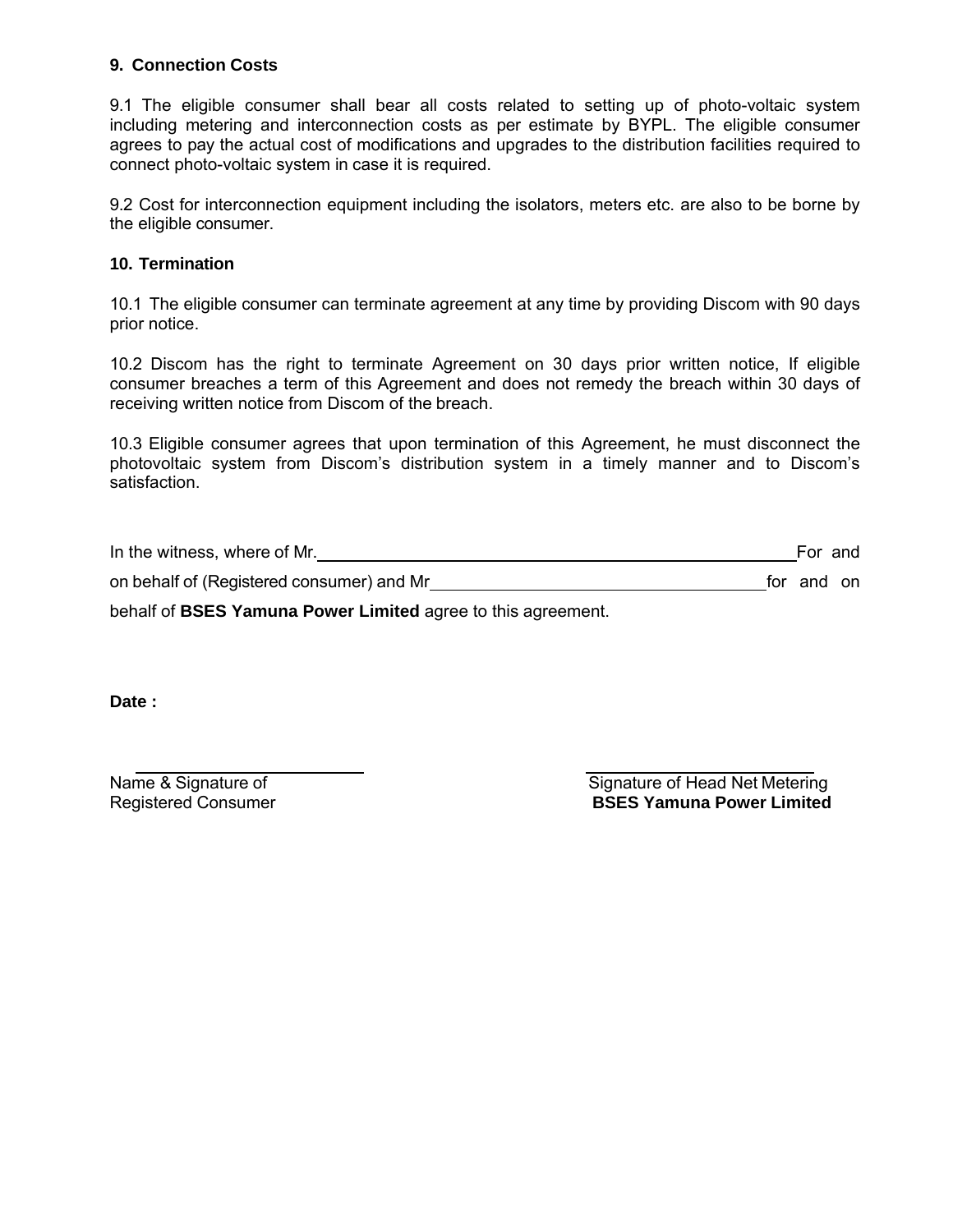

|  |  | Check List I: Single Line Diagram (SLD) |  |
|--|--|-----------------------------------------|--|
|  |  |                                         |  |

| S.No           | <b>PARAMETERS</b>                                                                      | <b>REMARKS</b>                             |
|----------------|----------------------------------------------------------------------------------------|--------------------------------------------|
| 1              | Array Configuration (as per MPPT Range)- No. of Module per<br>string and no of strings | No of Modules per string-<br>No of Strings |
| $\overline{2}$ | <b>Module Sizing</b>                                                                   |                                            |
| 2.a            | Rating of Module                                                                       |                                            |
| 2.b            | No of Modules                                                                          |                                            |
| 3              | <b>Inverter Sizing</b>                                                                 |                                            |
| 3.a            | Rating of Module                                                                       |                                            |
| 3.b            | No of Inverter                                                                         |                                            |
| 3.c            | Inverter Type (1-Phase/3-Phase)                                                        |                                            |
| 4              | AJB Circuit Diagram                                                                    |                                            |
| 4.a            | SPD's                                                                                  |                                            |
| 4.b            | Fuses                                                                                  |                                            |
| 5              | <b>ACDB Circuit Diagram</b>                                                            |                                            |
| 5.a            | SPD's                                                                                  |                                            |
| 5.b            | MCB/MCCB's                                                                             |                                            |
| 6              | DC Cable Sizing marking                                                                |                                            |
| 6.a            | DC Cable size, type (CU) and length from Module to Inverter                            |                                            |
| $\overline{7}$ | <b>AC Cable Sizing Marking</b>                                                         |                                            |
| 7.a            | DC Cable size, type (CU) and length from Module to ACDB                                |                                            |
| 7.b            | DC Cable size, type (CU) and length from ACDB to LT panel                              |                                            |
| 8              | Manual Isolation Switch (LOTO) at Solar Meter Output                                   |                                            |
| 9              | <b>Lightning Arrestor</b>                                                              |                                            |
| 10             | <b>Earth Pits</b>                                                                      |                                            |
| 10.a           | DC Earth Pit (Array Structure & AJB)                                                   |                                            |
| 10.b           | Conductor/Strip size & type (CU/AL/GI)                                                 |                                            |
| 10.c           | AC Earth Pit (Inverter, ACDB & LT Panel)                                               |                                            |
| 10.d           | Conductor/Strip size & type (CU/AL/GI)                                                 |                                            |
| 10.e           | LA earth Pit                                                                           |                                            |
| 10.f           | Conductor/Strip size & type (CU/AL/GI)                                                 |                                            |
| 11             | Solar Meter                                                                            |                                            |
| 12             | Net Meter                                                                              |                                            |
| 13             | Data Logger                                                                            |                                            |
| 14             | LT Panel                                                                               |                                            |
| 15             | HT panel, CB, Transformer with Rating (if applicable)                                  |                                            |
| 16             | Plant Capacity Rating (DC)                                                             |                                            |
| 17             | Plant Capacity Rating (AC)                                                             |                                            |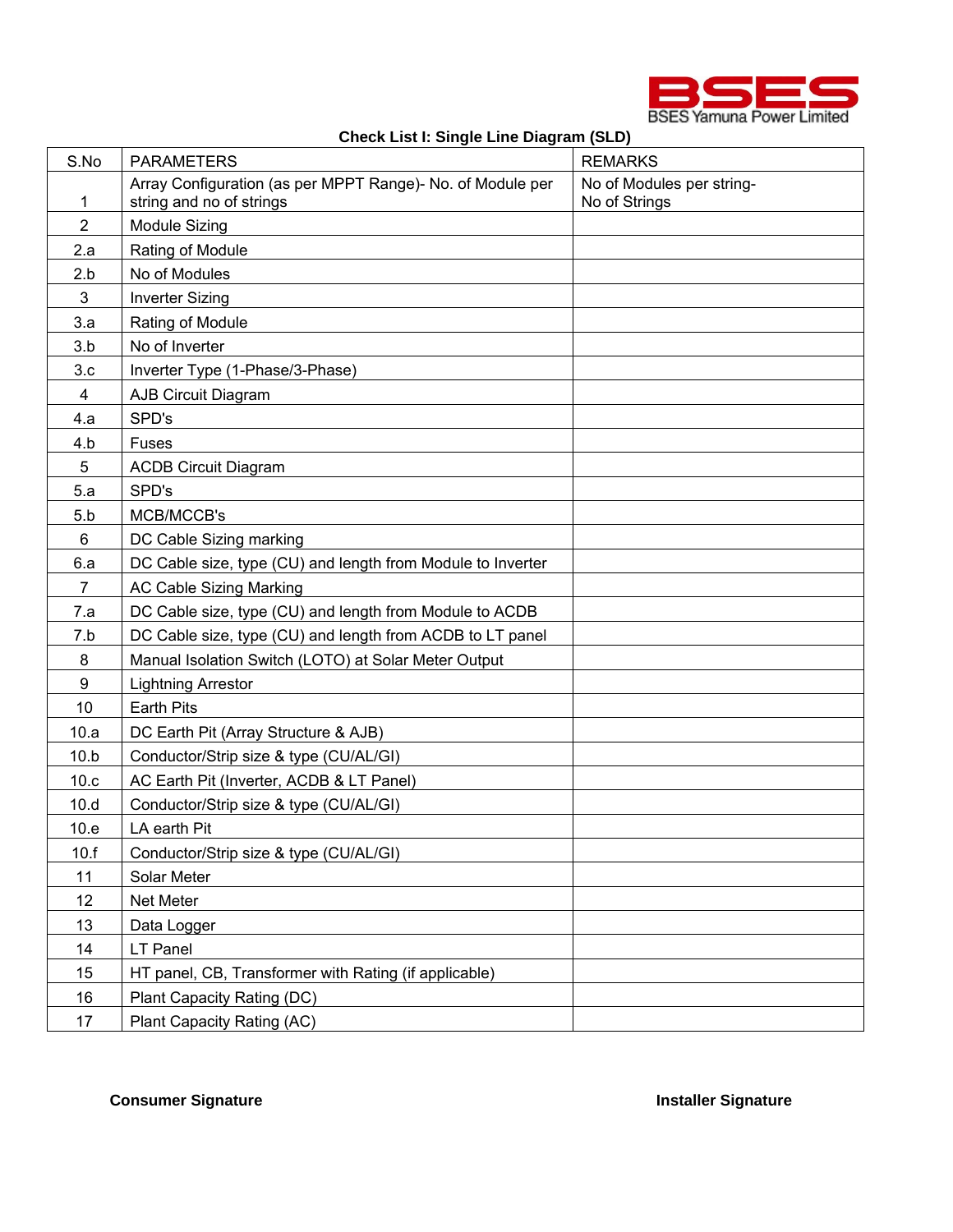